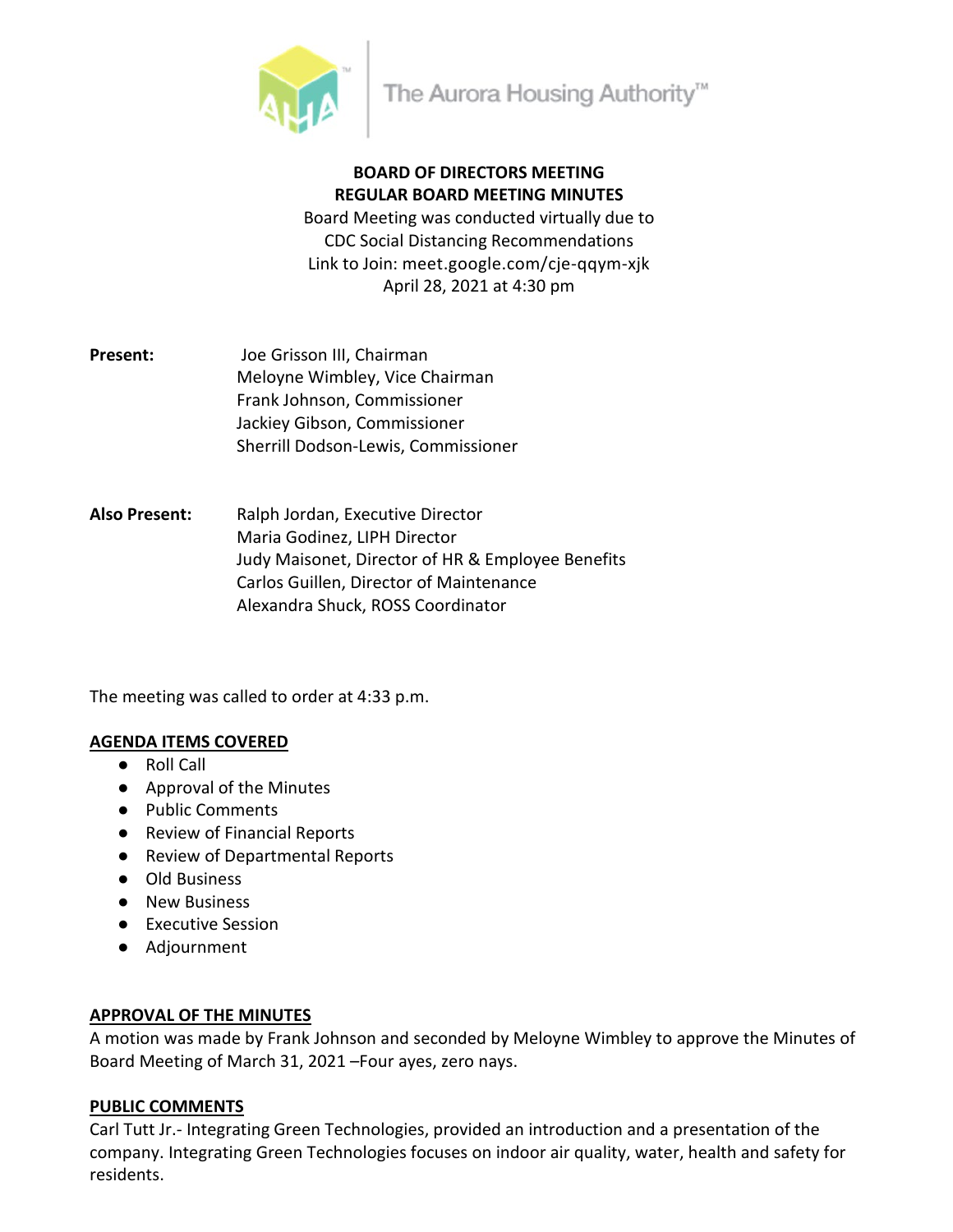

## **FINANCIAL REPORTS**

March financials are not available at this time due to Fiscal Year End close-out process. The March financials can be provided upon receipt or at the next Board meeting.

# **DEPARTMENTAL REPORTS**

# **Public Housing**

Ms. Maria Godinez provided a summary of her report highlighting the waiting list. Ms. Godinez states the Public Housing waiting list will be closing at the end of the week. Only the Project Based Voucher waiting list will remain open. There has been a significant amount of applicants especially in the Public Housing program. The Public Housing waiting list now has over 4,000 applicants.

The Occupancy department has begun processing Housing Choice Voucher applicants and issuing vouchers.

AHA staff conducted inspections of all Indian Trail unis in preparation for the Phase II of the Indian Trail Improvements.

# **Resident Opportunities Self-Sufficiency (ROSS)**

Ms. Alexandra Shuck provided a summary of the ROSS program.

# **Housing Choice Voucher (Section 8)**

Mr. Jordan read Ms. Robinson's report as she was not available. Ms. Robinson's written report highlighted the orientations held for new participants are to welcome them to the program, provide material and information to be successful in finding a new home.

The report also states 10 vouchers had already been issued. The goal is to issue 15 each month.

## **Maintenance**

Mr. Carlos Guillen provided a summary of his report highlighting that maintenance staff continues to address primarily work order, night calls cleaning/disinfecting and vacancy turn arounds.

Mr. Guillen provided a list of contractors and work performed at the various sites.

# **Executive Report**

Mr. Jordan provided from his report that the agency conducted Asset Management training for staff focusing on rent collection, unit turn arounds and occupancy. Training also included Section Eight Management Assessment Program (SEMAP) as well as Public Housing Assessment System (PHAS), the grading criteria for the housing programs.

The AHA has met with the City of Aurora to discuss youth grant for the non-for-profit building.

The AHA completed the Request for Proposal (RFP) evaluations process for the Indian Trail unit interior modernization project. A resolution is being presented during the current meeting.